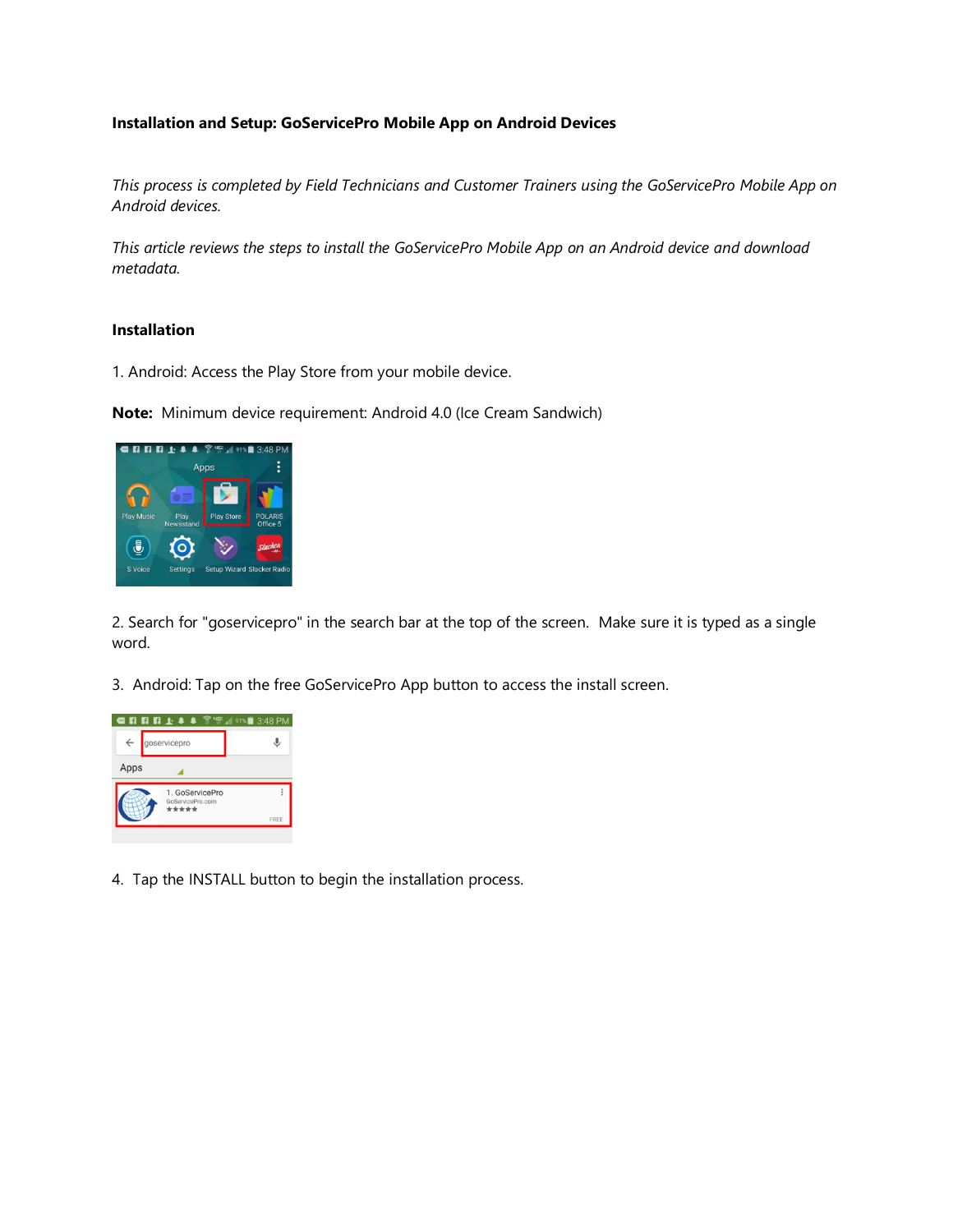

5. Android: Tap the ACCEPT button at the bottom of the screen to allow GoServicePro access.



6. You will see the application downloading (Android: blue bar and percent complete).



7. Once the download is complete, tap the OPEN button to launch the GoServicePro App.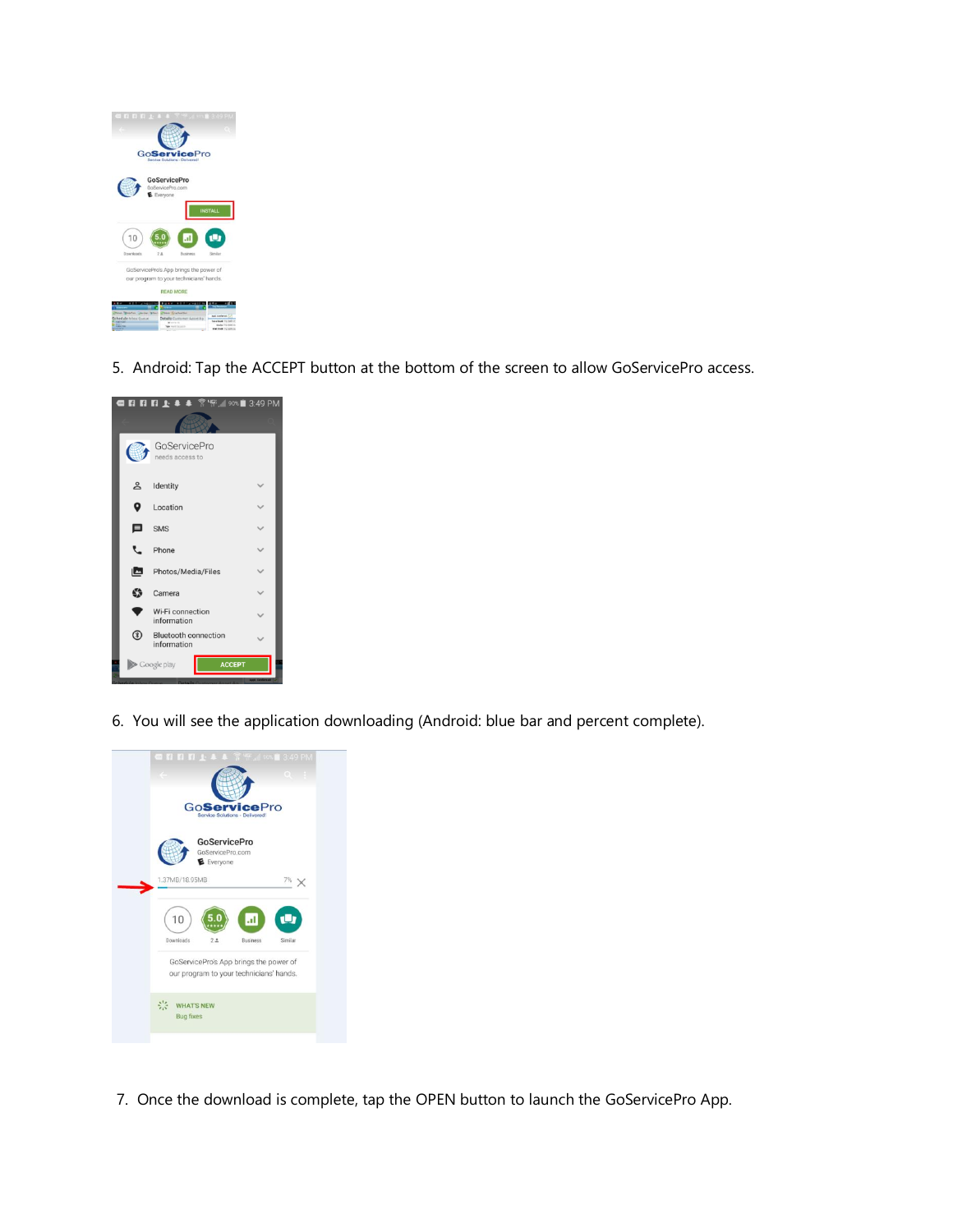| $-1$ $F$ $F$ $F$ $F$                                  | 3:59 PM<br>398                                        |
|-------------------------------------------------------|-------------------------------------------------------|
|                                                       |                                                       |
|                                                       | <b>GoServicePro</b><br>Service Solutions - Delivered! |
| <b>GoServicePro</b><br>GoServicePro.com<br>E Everyone |                                                       |
| <b>UNINSTALL</b>                                      | <b>OPEN</b>                                           |
| 10                                                    | U<br>h.                                               |
| Downloads<br>2.8                                      |                                                       |
|                                                       | Similar<br><b>Business</b>                            |

GoServicePro's App brings the power of our program to your technicians' hands.

- 8. Select Server
	- a. Tap the dropdown arrow
	- b. Tap "Custom"

| Select Server:         |      |  |  |
|------------------------|------|--|--|
| login.goservicepro.com |      |  |  |
| stage.goservicepro.com |      |  |  |
| test.goservicepro.com  |      |  |  |
| dev.goservicepro.com   |      |  |  |
| Custom                 |      |  |  |
|                        | Done |  |  |

- c. Tap the Done button at the bottom
- d. Type in the server for log in to production: **gspmobile.daktronics.com**
- 9. Enter your GoServicePro Username and Password.
- 10. Use SSL should be selected.
- 11. Save Password is recommended when device is for a single user.
- 12. Tap the Request Initialization button.